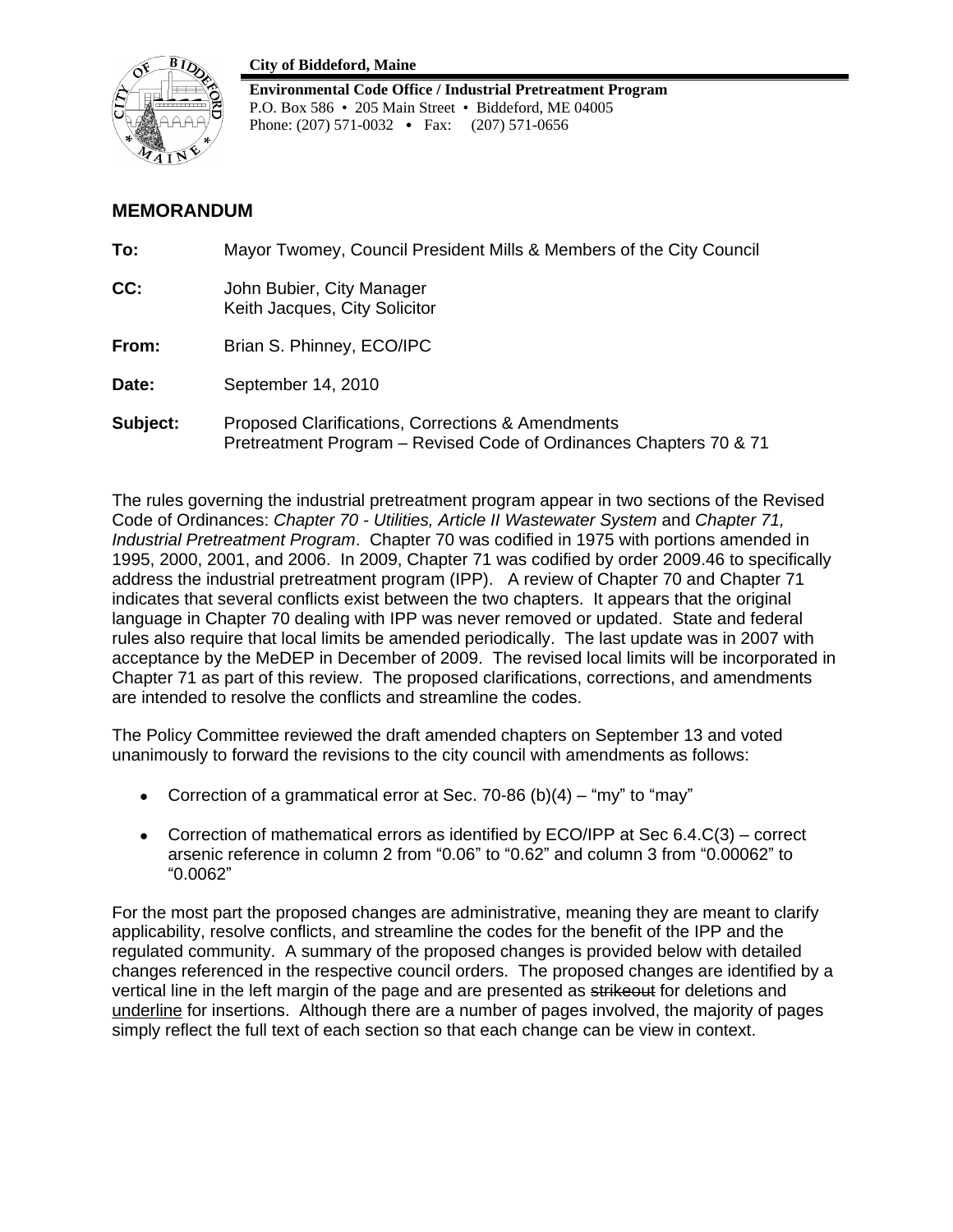# **Summary of Changes to Chapter 70**

# **§70-26. Definitions**

The only change to this section is the insertion of the definition of Local Limits. This definition comes directly from Chapter 71. This change allows for the deletion of IPP-specific language in Chapter 70 that is now codified in Chapter 71.

# **§70-30. Powers and Authority of Inspectors; Confidential Information**

Subsection (c) has been amended to indicate that facilities subject to the IPP rules found in Chapter 71 will be governed by the confidentiality rules found in that Chapter. This resolves any question arising from a facility that is governed by both Chapter 70 and Chapter 71.

## **§70-31. Enforcement of Article; Violation and Penalties**

Subsections 1 and 2 are amended to clarify that the wastewater director will oversee any administrative complaints. This is consistent with Chapter 71, and since Chapter 70 applies to entities that may not be governed by Chapter 71, complaints under Chapter 70 need not involve the pretreatment coordinator unless assigned by the director.

Subsection 11 has been added as clarification to resolve any conflict between Chapter 70 and 71 for facilities that may be regulated under both Chapter 70 and Chapter 71.

## **§70-32. User Fees**

Subsection (f) has been amended to clarify that facilities also subject to Chapter 71 (IPP) need only comply with the reporting and data requirements of that chapter.

## **§70-59. Permit Classes; Application; Fees.**

The last paragraph of the section has been amended by referring readers to Chapter 71 for IPP permit requirements. This is intended to assist readers in finding codes that may apply to an operation.

# **§70-61. Permit for Connection into Public Sewer.**

Subsection (b) has been amended to reference Chapter 71, again as a clarification for facilities that may require compliance with both chapters.

# **§70-86. Prohibited Discharges.**

This section is a duplication of the prohibited discharges section of Chapter 71 but since readers of Chapter 70 may not fall under the applicability criteria of the IPP in Chapter 71 it is best to have the prohibitions listed in each section. The changes are designed to assure that the prohibitions are the same in both sections.

Subsection (a)(5) is amended to reflect the discharge temperate limit of 140 F, a correction to the 150 F listed.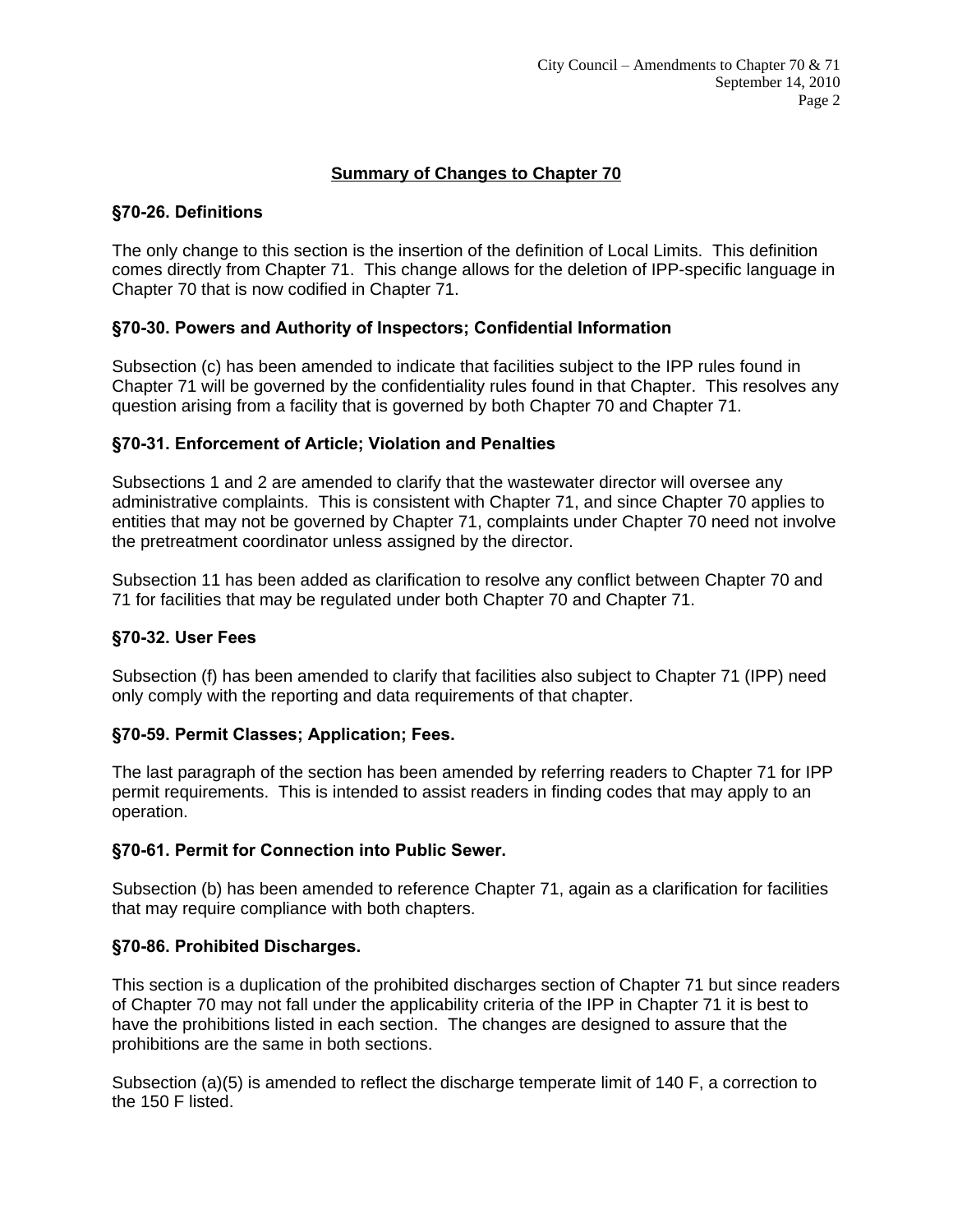Subsection (b)(1) is amended to reflect the revised local limit of 200 mg/L at 140 F.

Subsection (b)(4) is amended to allow for the publication of local limits as they may be revised in Chapter 71 without having to amend Chapter 70.

Subsection (b)(7)(a) is amended by deleting reference to the duplicate local limits table in Chapter 70.

Subsection (b)(10) is amended to clarify the applicability of local limits and to allow for the deletion of the duplicate local limits table.

## **§70-87. Additional Limitations Authorized.**

This section is amended to reference Chapter 71, again as clarification for facilities that may require compliance with both chapters.

#### **§70-89. Dilution of Discharge.**

This section is amended to reference Chapter 71, again as clarification for facilities that may require compliance with both chapters.

#### **§70-90. Protection from Accidental Discharge of Prohibited Material; Notification Requirements**

Subsection (e) has been added for clarification related to facilities subject to the IPP.

## **§70-91. Discharge Limitations; Enforcement of Unlawful Discharges.**

Subsection (a), (a)(2), and (a)(4) are amended to reference the applicability of local limits and to facilitate the deletion of the duplicate local limits table.

Subsection (b) is amended to remove the duplicate and outdated local limits table.

#### **§70-92. Pretreatment or Equalization Requirements; Approval Required for Discharge of Beryllium, Mercury, Arsenic or Selenium.**

This section is amended to update and clarify the applicability of IPP compliance with regard to the discharge of metals. The original language is a remnant from the 1975 Code.

## **§70-97. Industrial Discharge Permit System.**

Subsection (a) is amended to update the code and direct readers to Chapter 71 for rules applicable to the IPP.

Subsections (b) through (f) are deleted as these sections are now codified in Chapter 71 as of the 2009 council order.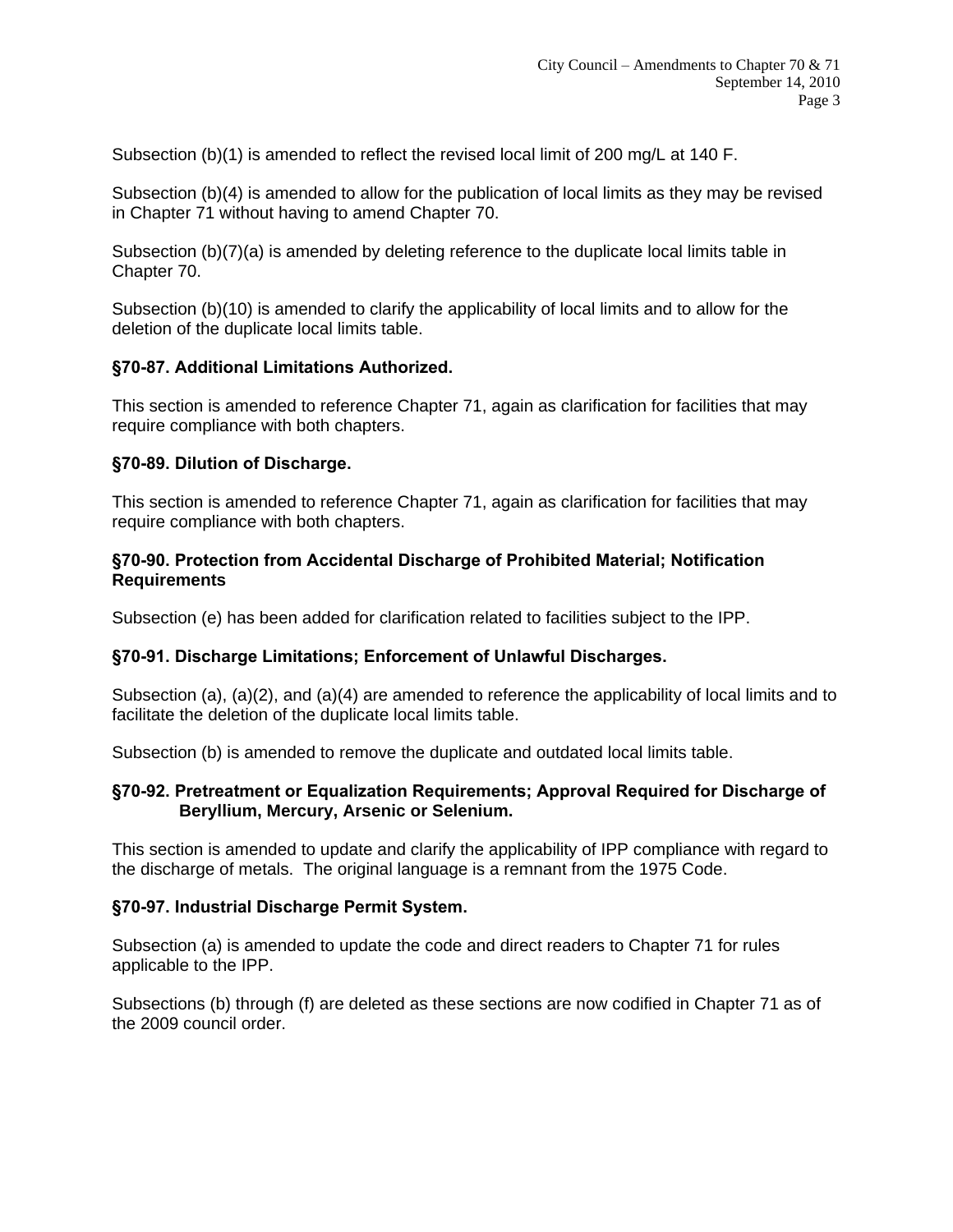# **§70-98. Administration.**

Subsection (b) is amended to direct readers to Chapter 71 for rules applicable to industrial dischargers.

Subsections (b)(1) through (g) are deleted as these sections are now codified in Chapter 71 as per the 2009 council order.

## **§70-101. Fees**

Since a facility may be subject to Chapter 70 and Chapter 71, subsection (a) is amended to direct readers to the appropriate fee schedule for the IPP now that the IPP is codified separately.

## **§70-102. Industrial Wastewater Monitoring and Reporting.**

This section is a remnant of the 1975 code and is no longer applicable. Subsections (a) through (c) are deleted and reference is made to Chapter 71 to direct readers to the applicable code.

## **§70-103. Miscellaneous Provisions.**

Subsections (a) and (b) have been deleted because they duplicate authority provided in Chapter 71 specific to the IPP.

Subsection (d) includes a blanket statement about inconsistencies, applicability, and repealed sections. With the addition of "applicability" references to Chapter 71 now in Chapter 70 a caveat has been added to retain the original language "unless otherwise noted".

Subsections (c) and (d) have been redesignated as subsections (a) and (b).

# **Summary of Changes to Chapter 71**

The name of the ordinance has been added to page 1.

## **§2.4 Local Limits**

The local limits table of subsection B is amended to reflect the revised local limit for arsenic (from 2007, approved in 2009) and general list formatting.

## **§6.4 Periodic Compliance Reports**

Subsection 6.4.A. is amended to clarify the reporting requirements for semi-annual reports. Currently reports are due by June 15 (for Jan-Jun) and Dec 15 (for Jul-Dec). Several facilities rely on water bills for flow data and all facilities have until June 30 or Dec 31 to complete applicable monitoring.